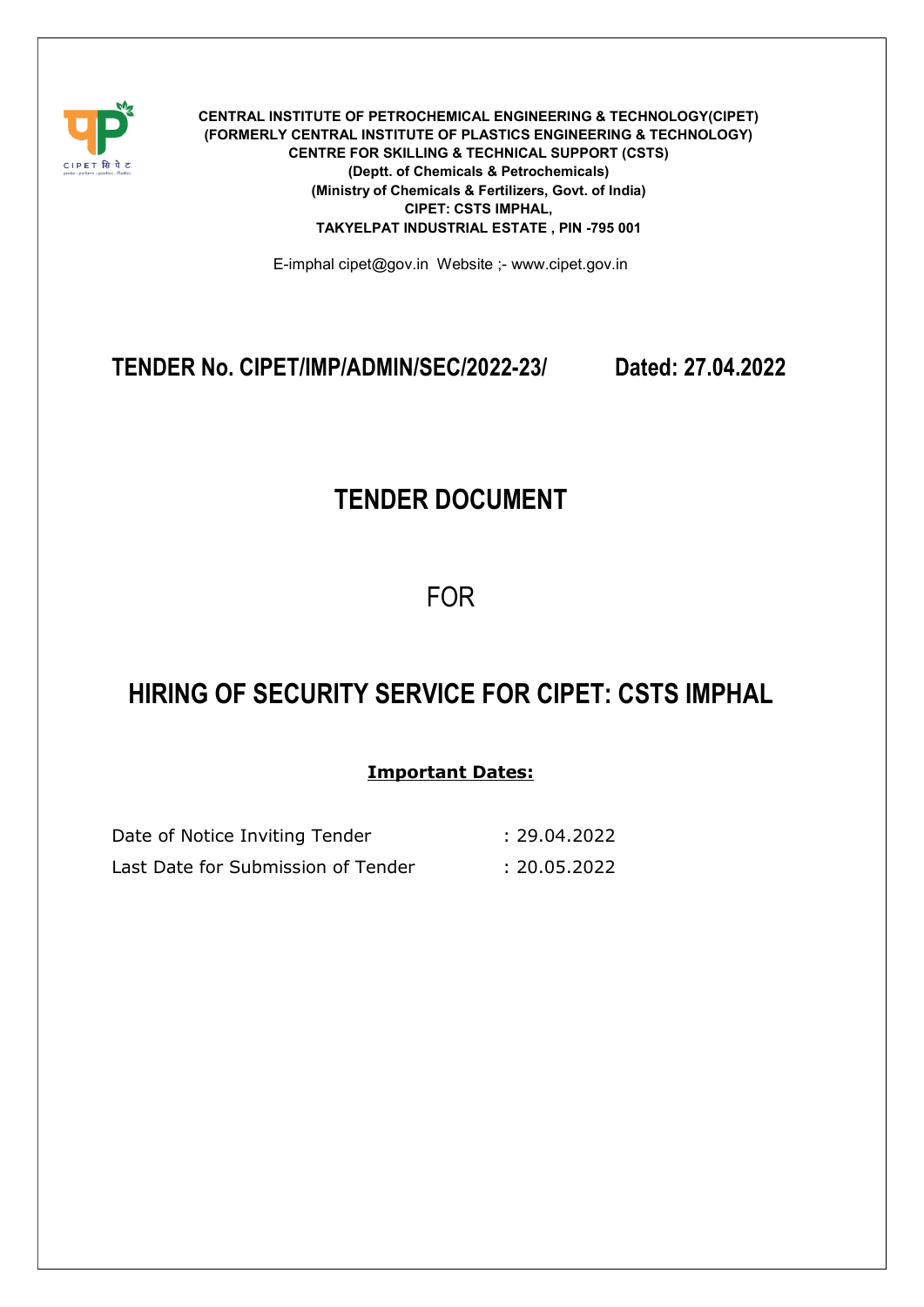

## CENTRAL INSTITUTE OF PETROCHEMICALS ENGINEERING & TECHNOLOGY Takyelpat Industrial Estate Imphal -795 001 (Department of Chemicals & Petrochemicals, Ministry of Chemicals & Fertilizers) Govt. of India

# TENDER No. CIPET/IMP/ADMIN/SEC/2022-23 Dated: 29.04.2022.

# Contents of Tender Document

| <b>Sections</b> | <b>Section Title</b>                      | Page No.  |
|-----------------|-------------------------------------------|-----------|
| T               | <b>Tender Notice</b>                      | $3-4$     |
| $\mathsf{I}$    | Introduction & Scope of Service           | $5-9$     |
| Ш               | Terms & Conditions & Submission of Tender | $10 - 11$ |
| IV              | Information Schedule/Qualifying Criteria  | 12        |
| V               | <b>Price Schedule</b>                     | 13        |
| VI              | <b>Performance Statement</b>              | 14        |
| VII             | Form of Agreement                         | $15 - 21$ |
| VIII            | Undertaking                               | 22        |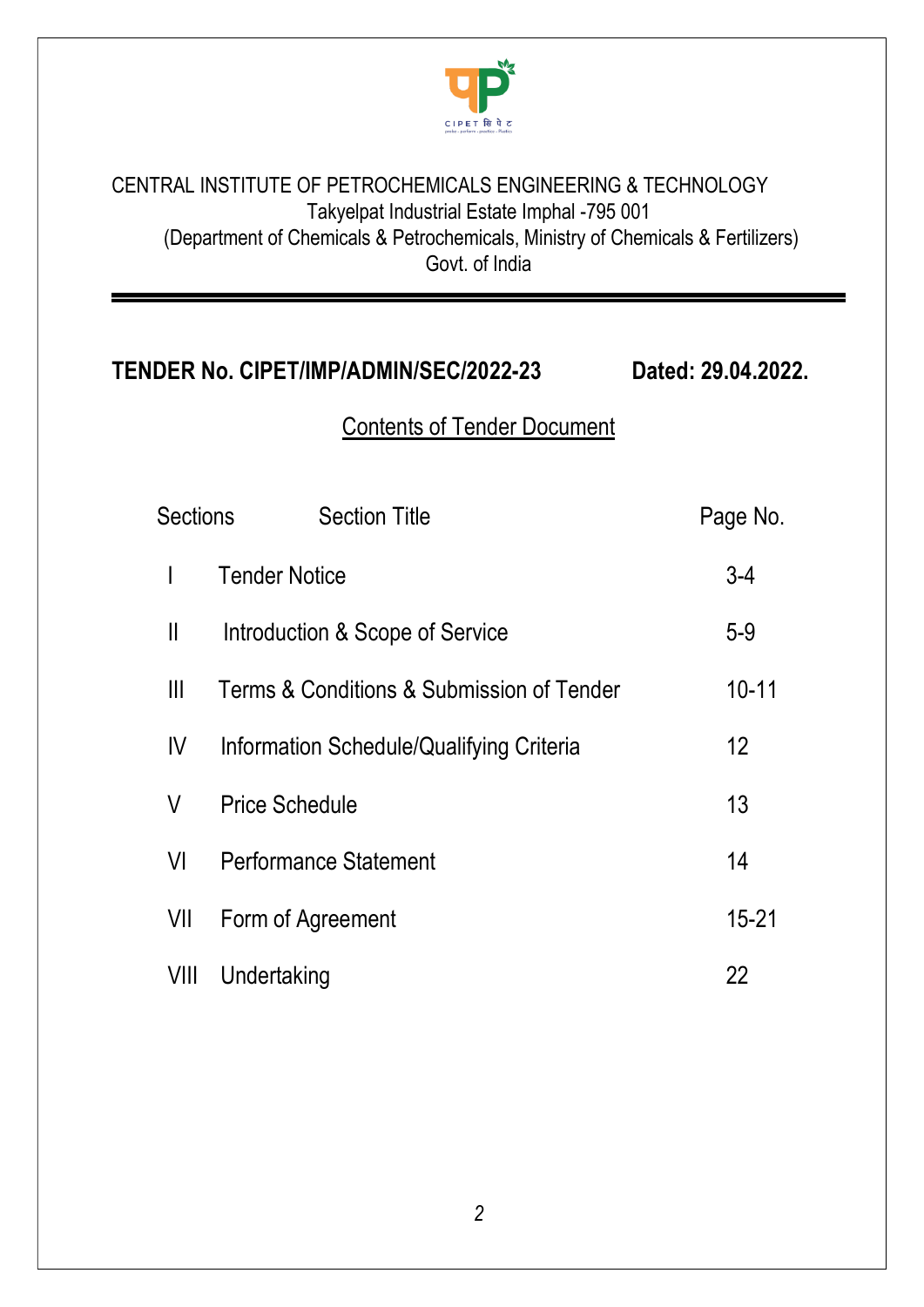

## Notice Inviting Tender (NIT)

## Tender No: CIPET/IMP/ADMIN/MAN&SEC/2022-23/

### Date: -29-04-2022

CIPET: CSTS – Imphal invites Tender in two bid system from reputed Manpower & Security Service Providing Agencies / Companies / Firms / Contractors having valid registration for "Supply and Engagement of Security Services for an initial period of 01 Year which may be extended further for a subsequent period of 02 years on satisfactory services.

| SI.<br>No | Tender No. &<br>Date                                               | Name of Work                                                                                            | EMD<br>(Rs.) | Duration<br>(Year) | <b>Tender Fee</b><br>(In Rs.)     | Last Date &<br>Time of Bid<br>Submission |
|-----------|--------------------------------------------------------------------|---------------------------------------------------------------------------------------------------------|--------------|--------------------|-----------------------------------|------------------------------------------|
| 01        | CIPET/IMP/AD<br><b>MIN/SEC/2022-</b><br>dated<br>23/<br>29.04.2022 | "Hiring<br>А.<br>οf<br>Security<br>Service"<br>В.<br>&<br>Manpow<br>er<br>Service<br>(Housek<br>eeping) | $5,000/-$    | 01                 | Rs. 1,000/-<br>Non-<br>Refundable | 20.05.2022<br>upto 17:30<br><b>Hrs</b>   |

Interested and eligible bidders may view and download the detailed tender documents from CIPET Website: - www.cipet.gov.in.

"Bidders are informed to visit CIPET website viz. www.cipet.gov.in regularly for any Corrigendum/Addendum (if any) with regard to the tender for which separate advertisement will not be published".

CIPET reserves all the rights to reject or all the tenders without assigning any reason.

Joint Director & Head CIPET: CSTS Imphal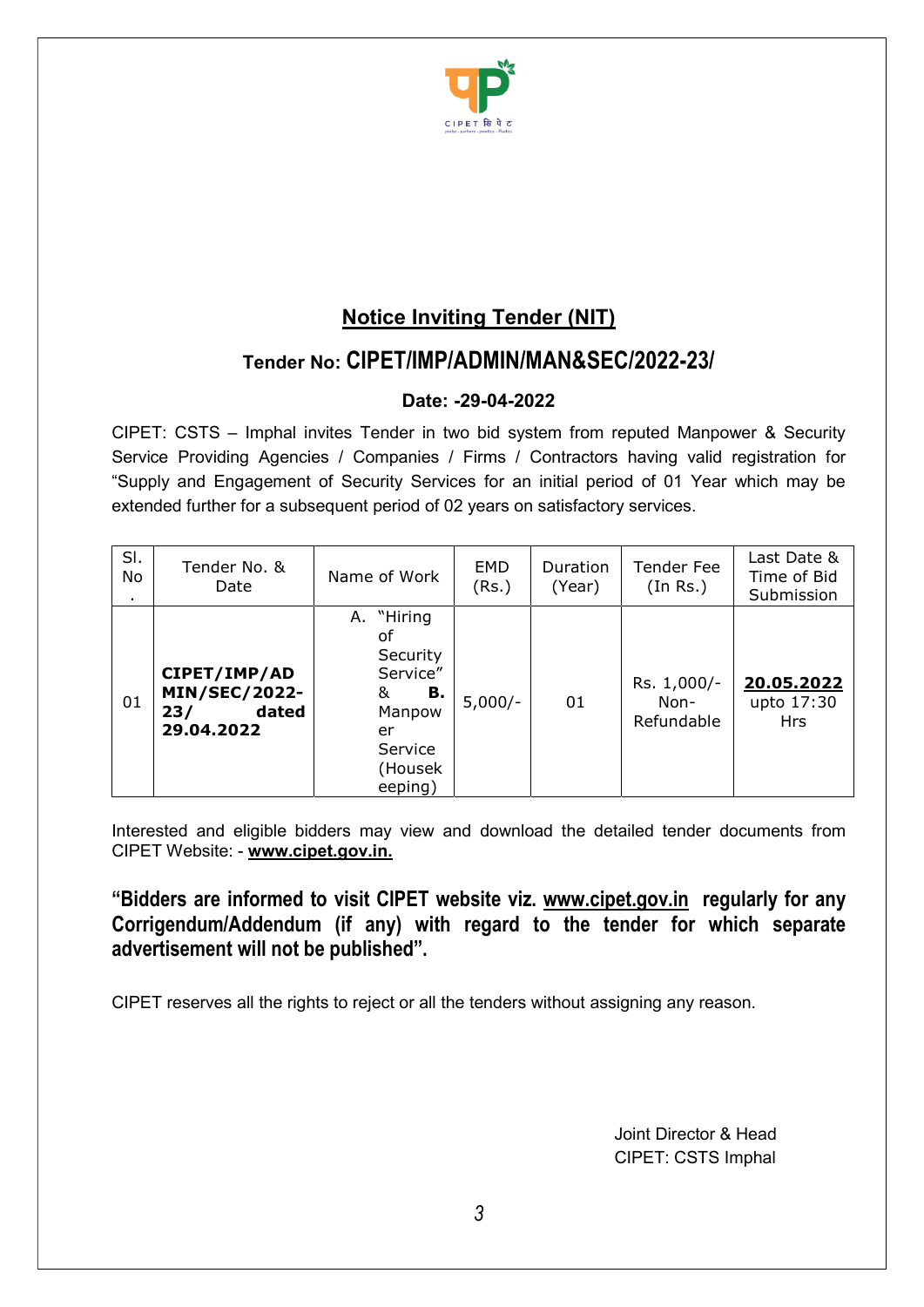

#### Eligibility Criteria of Bidder for Participation in the Tender:

01. Age of Firm: Shall be 05 Years or more as on 31-03-2022

02. Experience: The bidder firm shall have experience of Minimum 5 years in providing Service in the same field. The agency having experience of providing Security Service in Government Institution Corporate Offices / Institutions / Central Autonomous Body / Central Public Sector Undertaking & reputed Private Sector etc is required. Related documents have to be submitted along with the application.

03. Annual Turnover: The bidder shall have average annual turnover of at least of Rs. 50 Lakhs for last 03 Financial Years for having carried out the similar nature of work. Copy of Balance sheet & Statement of Profit & Loss is required to be submitted.

04. The Tenderer shall have well established office in Imphal.

05. The Tenderer must be registered with the Competent State Govt. Authority and shall have valid P.F, ESI, Trade license, labour and Firm valid registration and valid registration under PAN/GST number etc. The attested copies of certificate should be enclosed with the application.

06. List of Client served & serving and period of security services should be provided with proof. All Service satisfaction certificate must be taken in current calendar year, Copy of Service satisfaction certificate of existing clients served/serving must be attached.

07. The Tenderer should not have been blacklisted by any Govt. Dept./Semi-Govt./Dept. or any other organization.

08. Tender is liable to be rejected without EMD, tender fees and other required documents.

09. No bidder should change Service Charges below 2%, else, their application will be rejected.

10. In case equal Service Charges rates are received, preference will be given considering the points as under:

- i. Experience of the Firm.
- ii. Past performance Certificate submitted.
- iii. Number & types of present client base.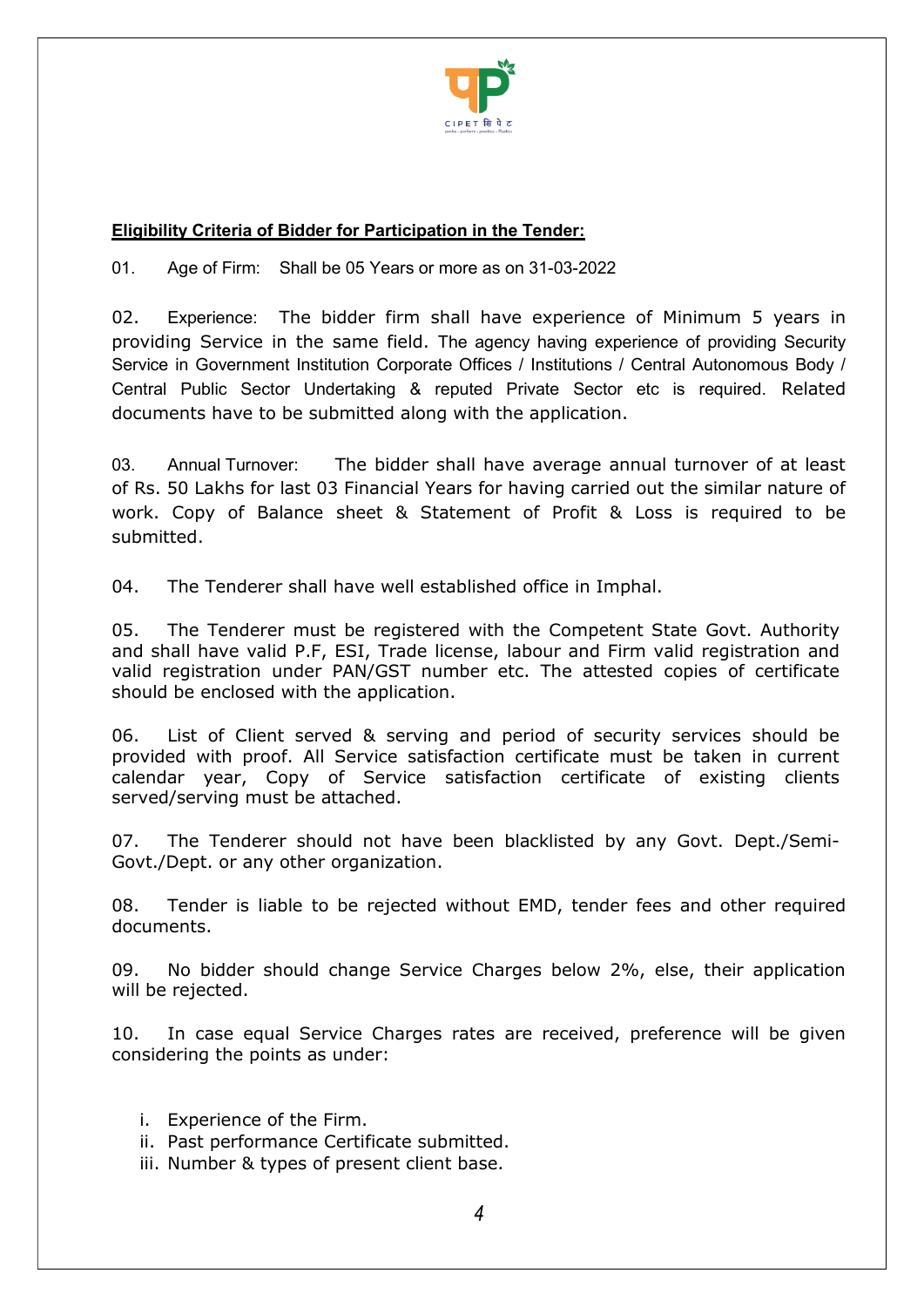

# Section II: Introduction & Scope of Service

### Introduction:

Central Institute of Petrochemicals Engineering & Technology (CIPET) (Formerly Central Institute of Plastics Engineering & Technology) is a premier Institute under the Department of Chemicals & Petrochemicals, Ministry of Chemicals & Fertilizers, Govt. of India. It was established in 1968 by Government of India with the assistance of United Nations Development Programme (UNDP) at Chennai. The main objective of setting up of the institute was to develop manpower in different disciplines of Plastics Engineering & Technology as no similar institute was in existence in the country. International Labour Organization (ILO) served as the executing agency. During the initial project period between 1968 and 1973, the institute achieved the targets envisaged and was rated as one of the most successful UNDP projects implemented worldwide.

Today CIPET is fully devoted to Skill Development, Technology Support Services, Academic and Research (STAR) in all the domains of plastics which includes Design, CAD/CAM/CAE, Tooling & Mould Manufacturing, Plastics processing, Testing and Quality Assurance. CIPET operates from various locations spread across the country catering the needs of Polymer and allied industries.

In the last four years, CIPET has grown from 23 locations to 42 locations across the country, Imphal is one of its 42 Centres.

CIPET works in close liaison with industries to implement its initiatives in the areas of Polymer and allied industries in accordance with the environmental policies of the country. CIPET's sustained efforts in creating awareness on environmental issues towards plastics and plastics waste management has been very well received by the industry.

#### A. Scope of service: (Security Personnel)

Scope of service includes providing round the clock security service to safe guard the property of CIPET CSTS Imphal located at Takyelpat Industrial Estate .West Imphal. Guards & Supervisors will have to perform duties in shift system (8hrs per guard per day). In addition to his normal duty hours, the Security Supervisors shall be responsible for supervising the guards in all shifts (i.e. 24 hrs) and shall obey the orders given by CIPET from time to time.

Requirement: - Security Supervisor & Security Guards on 8 hrs duty shift.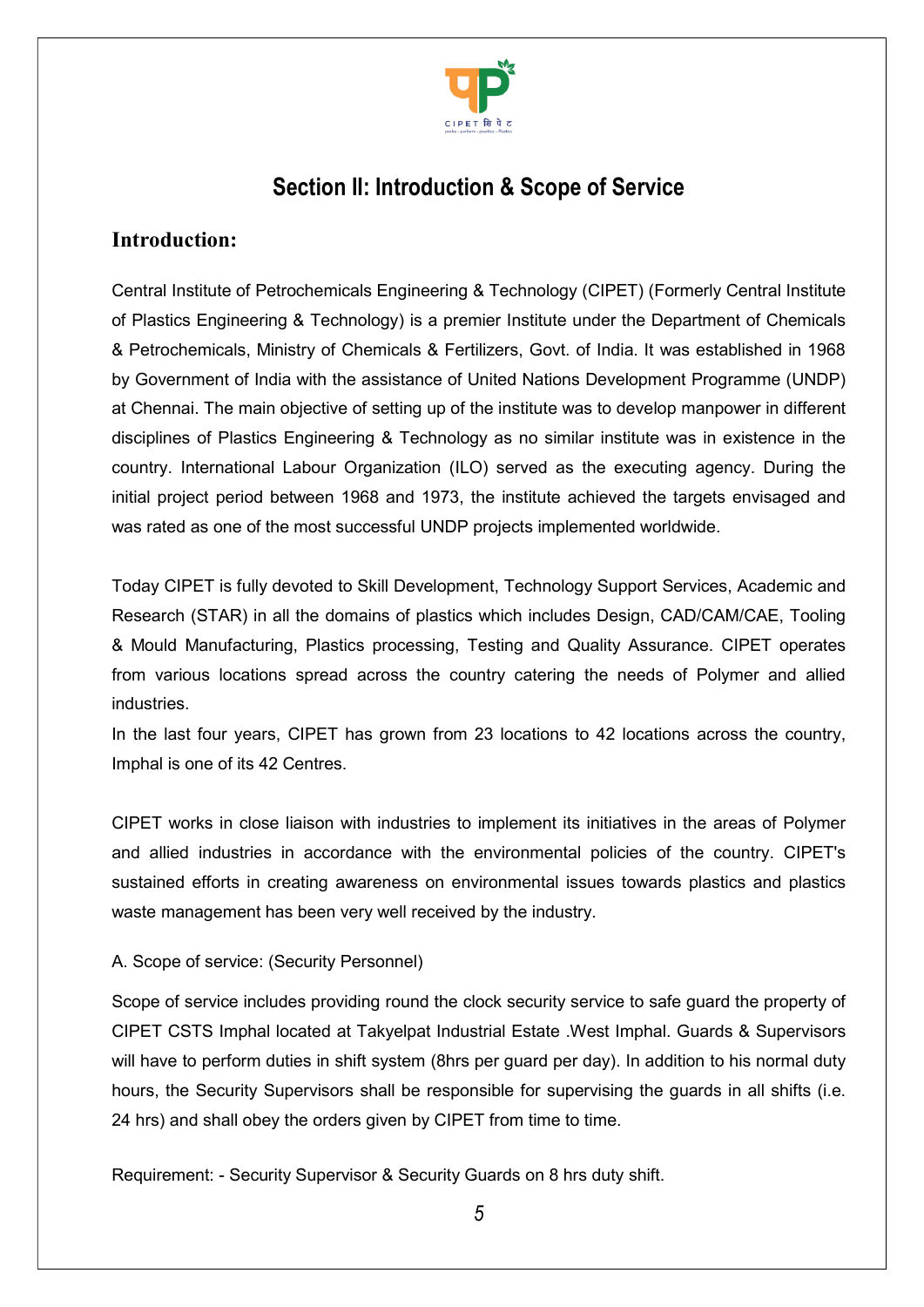

# Section III: Terms & Conditions and Submission of Tender.

## A. Terms & Conditions:

- 1. The Security Guards shall be paid as per the minimum rate of wage as fixed by the Govt. of Govt of Manipur, Labour Department. Agency/Firm shall enclose the copy of latest circular or any revision in minimum rate of wages affected by the competent authority of Labour Department, Govt. of Manipur. However, there shall not be any change of Agency Service Charges during the contract period because of such revision of minimum rate of wages.
- 2. The agency has to comply with the rules and regulations strictly issued by the Ministry of Labour & Employment, Govt. of India from time to time and will be responsible for observance of all provisions on the Contract Labour (Regulation and Abolition) Act,1970. CIPET shall not be responsible for non-observance/violation of any rules and regulation under any Act or legislations made by Govt. of India.
- 3. The Firm/Agency must have valid license to run private security agency as per provisions of the Private Security Agencies (Regulation Act-2005) and other statutory bodies.
- 4. The Firm/Agency must have registration certificate for EPF, ESI, PAN, GST and other certificates required as per statutory requirement.
- 5. Statement showing deduction and deposits of EPF and ESI shall be submitted to CIPET :CSTS Imphal periodically by the Security Agency/Firm. The Agency/Firm shall submit copies of EPF/ESI challans along with a list of security personnel in whose case the ESI/EPF has been deposited as proof of payment of monthly ESI/EPF.
- 6. All security personnel shall be free of intoxicants and any kind of criminal records. The Agency/Firm shall submit police verification report before engaging any security personnel at CIPET.
- 7. The Supervisor shall be an Ex –Service man with good physic and should be capable to communicate in Manipuri, Hindi and English.
- 8. The Security Supervisor shall be responsible in addition to his normal duty hours, for supervising the guards in all shifts (i.e. 24 hrs) and shall obey the orders given by CIPET from time to time.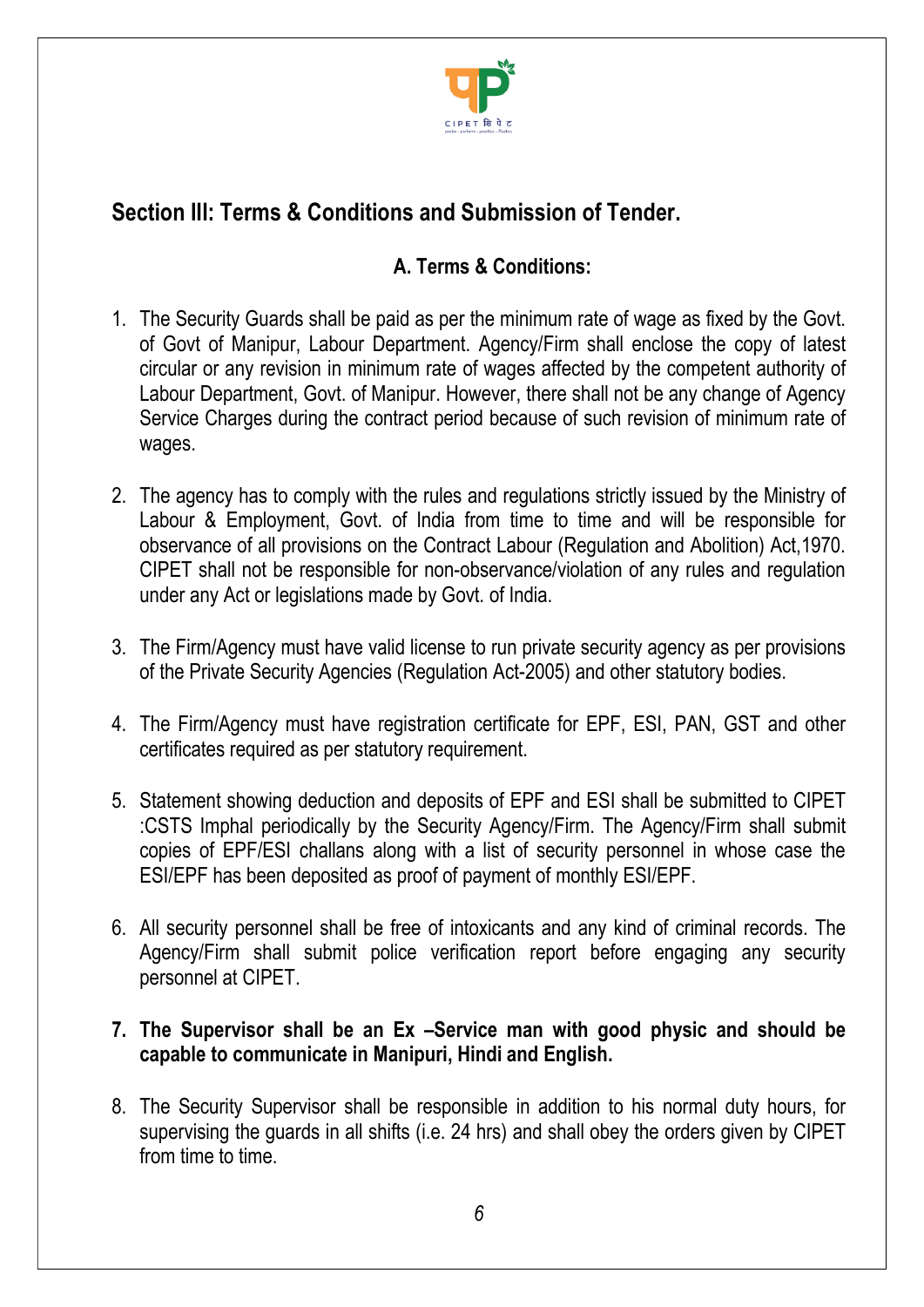

- 9. The guards should be in good physique (Minimum height should be 5'5"), properly trained and in the age group of 18-40 years and should be able to communicate in Hindi & Manipuri.
- 10. All security personnel shall behave politely with the students/visitors/ customers and office staff.
- 11. The Contractor shall immediately replace the Security Personnel if the Competent Authority has found any Personnel incompetent for the work.
- 12. The security personnel shall be responsible to maintain all registers and records as directed by CIPET authorities from time to time.
- 13. The normal duty hour for Security Personnel shall not be more than 8 hours daily irrespective of any shift.
- 14. All security personnel shall be provided Uniforms, Caps, liveries, badges, whistle, lathi, etc. by the security agency and they shall always wear/carry it while on duty.
- 15. No guards shall leave duty points unless and until next reliever arrives at duty point.
- 16. The Contractor shall not replace the Security Personnel without prior permission of CIPET Imphal in writing. Proper permission from Competent Authority is required before replacing any Security Personnel. Violation to this clause would tantamount to Negligence in Providing Service and CIPET Can Cancel the Order at its discretion giving one-month notice.
- 17. Termination of Contract- CIPET may terminate the Contract at its discretion giving One month notice to the Contractor in the following event:
	- i. Service of the Contractor is not satisfactory.
	- ii. Negligence in Service.
	- iii. Replacing Security Personnel without any intimation to CIPET.

iv. Non-Compliance of Statutory rules & regulation like non-deposit of PF/ESI/GST etc. Failure to deposit PF/ESI will lead to serious offence and Security deposit / outstanding bill may be forfeited.

- v. Non-Compliance of applicable Labour Laws.
- vi. Lack in cooperation with CIPET
- vii. Failed to enter into the Agreement with CIPET within 07 days of Work Order.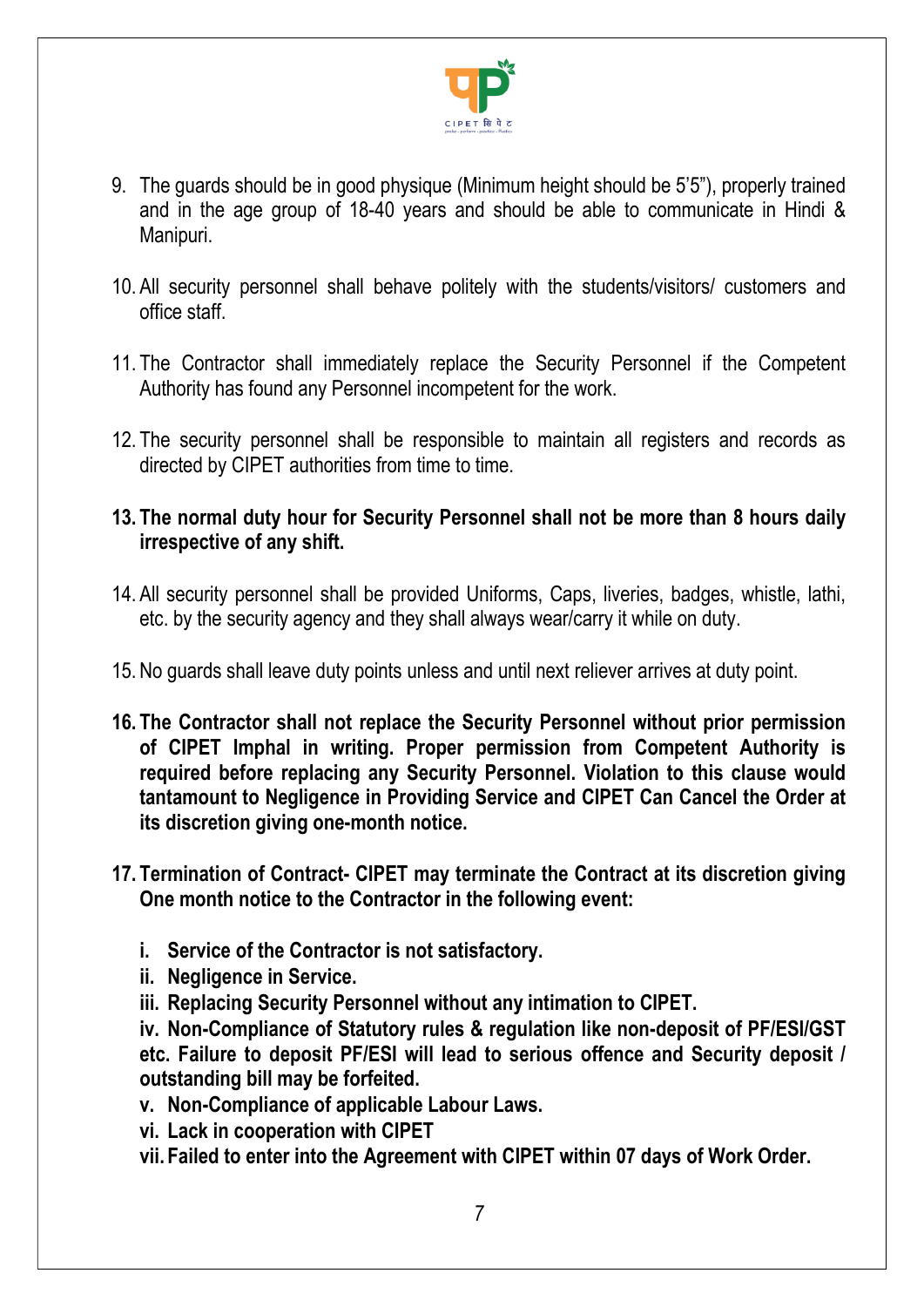

- 18. No. of security post to be manned and the manner in which (shifts etc.) to be manned shall be the sole discretion of CIPET authorities.
- 19. Payment Terms: Within 15 days after submission of Tax Invoice along with proof of deposit of PF/ESI/GST and other relevant documents. The Contractor shall submit the attendance of the Security Personnel along the Tax Invoice for processing of bills. In case of deficiency in documents submitted, the same will be intimated to the Contractor and the Contractor shall resubmit the Tax Invoice along with all relevant documents for release of payment.
- 20. Leave and sickness matters of security guards/supervisors shall be in the scope of security agency and timely and suitable replacement has to be arranged by the security agency before sanctioning of such leaves.
- 21. Sub-Contracting: Not allowed.
- 22. The Security personnel so appointed to render service at CIPET will be under the overall control of the Security Agency but they will remain under the direct administrative control of CIPET. Any security personnel found/deemed to be suspicious or of doubtful character and found guilty of misconduct, indiscipline behavior, of which CIPET shall be the sole judge, shall be replaced by the Security Agency without hampering the security work.
- 23. In case of any theft, miss happenings, robbery, vandalism within the premises, the concerned security personnel will be subjected to police interrogation and police report will have to be followed. Security Agency has to pay the compensation in such cases occurred due to negligence/lapse of duty on the part of the security.
- 24. An Earnest Money Deposit (EMD) of Rs.5000/-for each tender in the form of Demand Draft drawn in favour of CIPET Imphal payable at "CIPET Extension Centre", Terra Branch shall be enclosed with the Tender Document. Tender document without EMD shall not be considered. However, the amount of the EMD of the successful bidder may be adjusted against the security deposit to be submitted on signing the agreement.
- 25. The qualified & successful bidder has to enter into an agreement with CIPET (format enclosed) on Rs. 100/- stamp paper. The cost of stamp paper shall be borne by the security agency.
- 26. An amount equivalent to @ 2.5% of the total monthly payable bill value shall be deducted as Security Deposit from the bill submitted by the Agency/Firm every month and the Security Deposit amount shall be interest free deposit with CIPET. In case of any default on the part of the Security Service Provider, the penalty shall be recovered from the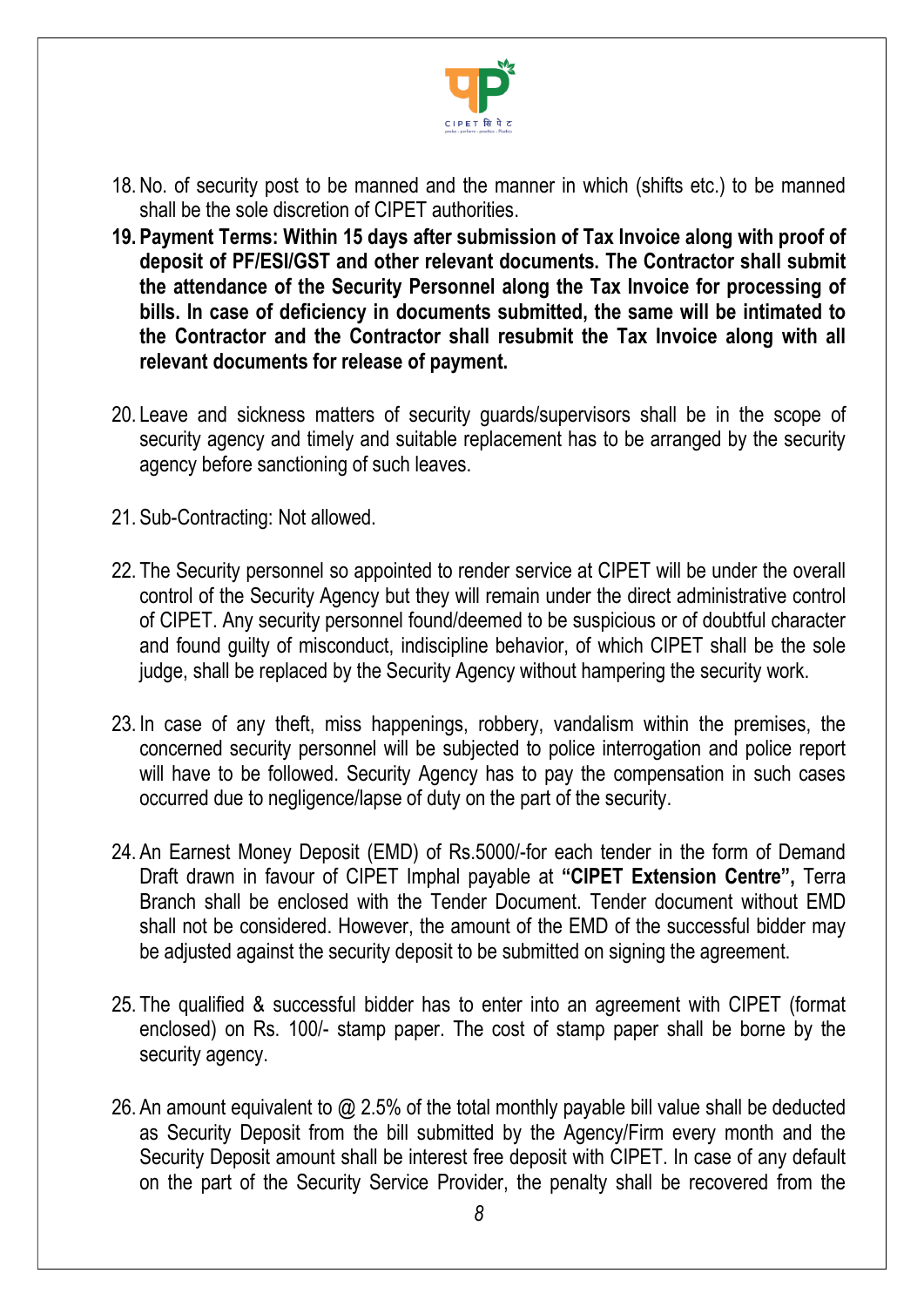

security deposit lying with CIPET. The amount of Security Deposit is refundable on request within 30 days of expiry of the validity of the agreement by A/c payee cheque drawn in favour of the Firm/Agency payable at par..

## 27. The Contractor shall submit Security Deposit Rs. 10,000/- for Security Service within 07 days of awarding the Contract, failing which the Order will be cancelled.

- 28. The contract period shall be for one year in the first instance and likely to be extended for another two years' subject to mutual consent of either parties.
- 29. Tenderer has to sign on each page of the Tender document with Agency seal as a token of acceptance of all the terms and conditions.
- 30. CIPET reserves the right to terminate the services of security arrangement provided by Contractor at any time without assigning any reason thereof. However, Contractor can withdraw his services by giving three (03) months notice.
- 31. Approximately 5 nos. of security guards plus 1 supervisor is required. However, CIPET Imphal reserves the right to increase/decrease the number of security personnel based on the actual requirement of the Institute.
- 32. Initial stage CIPET Imphal will hire only security service and base on the need and requirement of the institute manpower service (housekeeping) may be hired.
- 33. "Bidders are informed to visit CIPET website viz. www.cipet.gov.in regularly for any Corrigendum/Addendum (if any) with regard to the tender for which separate advertisement will not be published".
- 34. No bidder shall quote Service Charges below 2 percent otherwise his application will be rejected.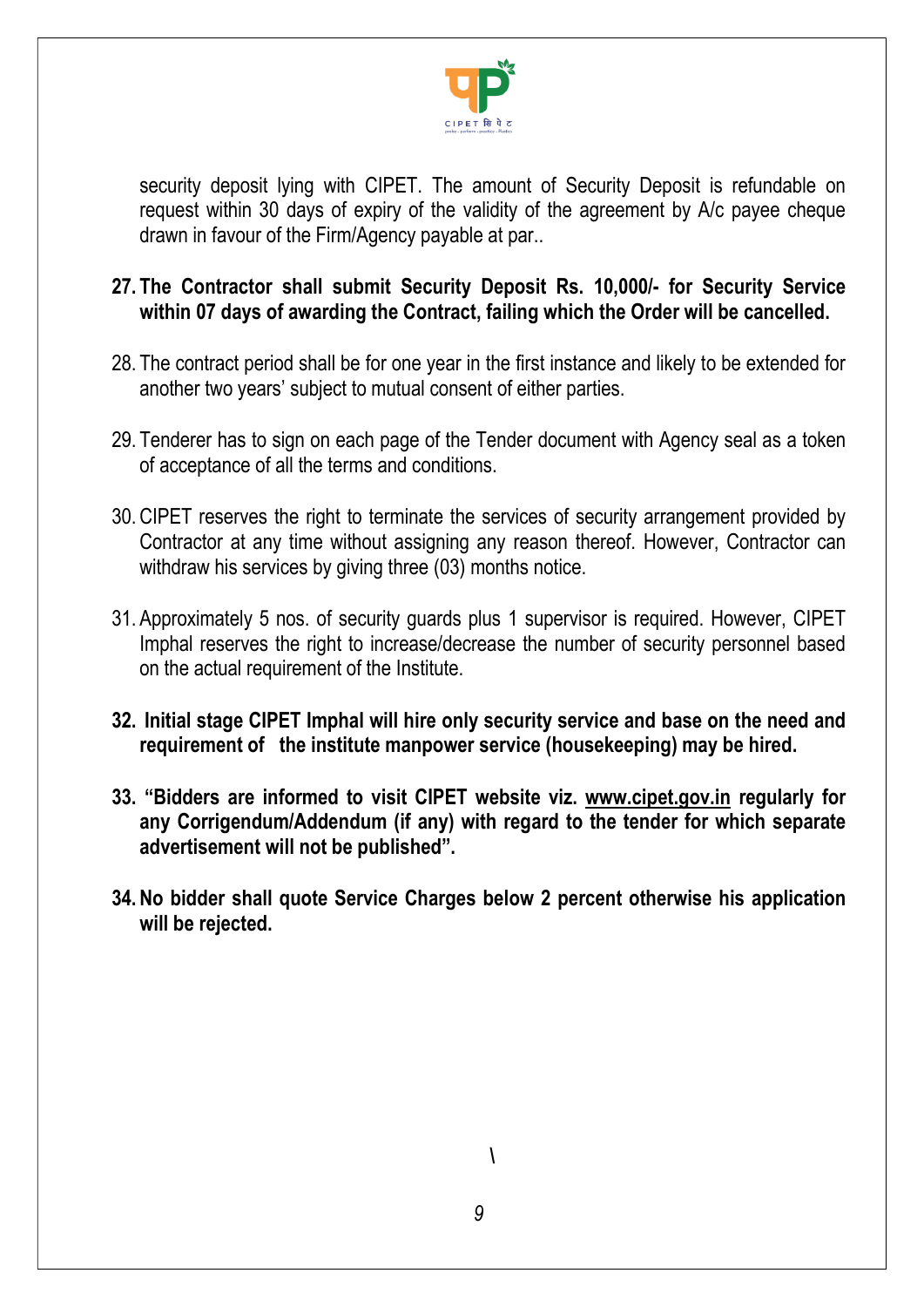

## B. Submission of Tender.

- 1. The details may be filled in the tender documents itself in the space provided against each item. However, if required separate sheet may also be enclosed and it is advised to enclose the copies of testimonials in support of Licence, EPF, ESI, PAN, GST etc. along with the tender document.
- 2. Tender shall be submitting to separate envelopes as given below: Envelop – I: It will carry the following documents.
	- i. Earnest Money Deposit for Security Service
	- ii. Updated certificate of registration of firm
	- iii. License to run private security business
	- iv. Trade License
	- v. Certificate of EPF registration
	- vi. Certificate of ESI Registration
	- vii. Certificate of GST Registration.
	- viii. Certificate of PAN
	- ix. No. of employees in the Firm and period of service
	- x. Turnover details of last three Financial years
	- xi. List of existing govt. clients/customers
	- xii. Certificate of completion of contract in last three years.
	- xiii. Other Technical documents
	- xiv. This envelope should be superscribed as "TECHNICAL BID" for Tender No. – CIPET/IMP/ADMIN/SEC/2022-23/ dated 29.04.2022.
		- 3. Envelop II: It will carry the Price Schedule (Section V of the tender document) duly sealed & signed. This envelope should be superscribed as "FINANCE BID" for Tender No. – CIPET/ IMP/ADMIN/SEC/2022-23/ dated 29.04.2022
- 4. Tenderers shall enclose Earnest Money Deposit (EMD) of Rs.5000/- & Tender Fees of Rs. 1,000/- for each in the form of Demand Draft drawn in favor of CIPET Imphal\_payable Tender Document submitted without prescribed Earnest Money Deposit (EMD) shall be summarily rejected.
- 5. All envelopes (Envelope I & II) containing Tender Document shall be kept in another envelope properly sealed and superscripted as "TENDER FOR HIRING OF SECURITY SERVICE FOR CIPET: CST IMPHAL" and Tender No. CIPET/AGT/IMP/SEC/2021-22/ dated 28.04.2022.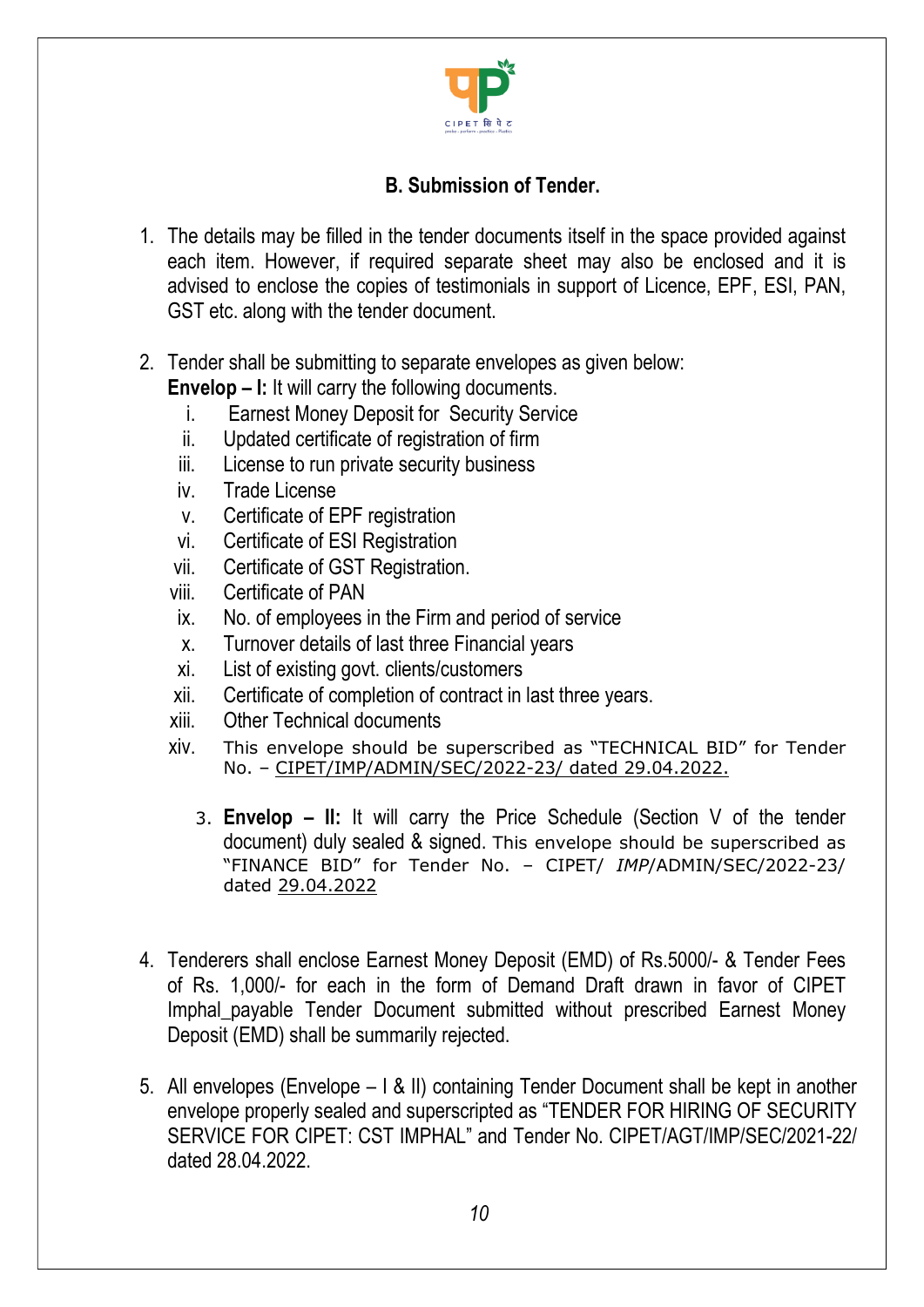

- 6. All Bids must be submitted on or before 20.05.2022 up to 5.30 P.M. The Tender Fee and EMD will be accepted in the form of Demand Draft drawn on any Indian Nationalized Bank favoring "CIPET Extension Centre", Terra Branch payable at Imphal and shall be submitted inside Envelope-II only.
- 7. Bidders are requested to submit a hard copy of the Tender Document, which is duly sealed and signed and sent to the Joint Director & Head, CIPET: CSTS – Imphal, Takyelpat Industrial Estate ,Pin -795 001 on or before 20.05.2022 upto 17:30 Hrs.
- 8. This office will not be responsible for any postal delay or wrong delivery.
- 9. No Tenders shall be accepted after due date and time.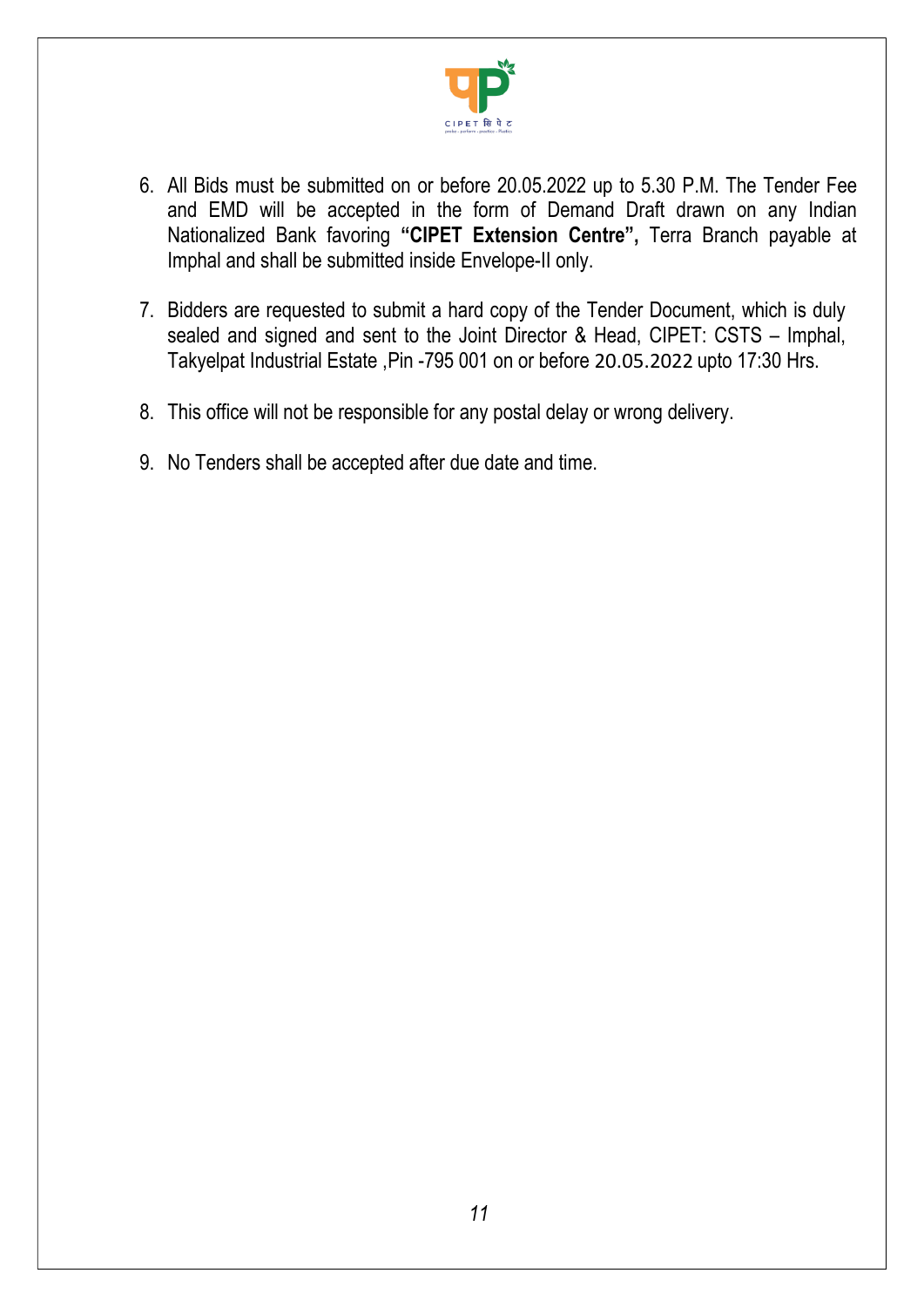

### Section IV A: Information Schedule/Qualifying Criteria for Security Service (Technical Bid)

| $\overline{\text{SI}}$ . | Details of Information/Data                                   |  |
|--------------------------|---------------------------------------------------------------|--|
| No.                      |                                                               |  |
| $\mathbf 1$              | Name of the Firm                                              |  |
| $\overline{2}$           | Office Address of the Firm with Pin code.                     |  |
|                          | Office Address in Tripura with Pin Code.                      |  |
| $\sqrt{3}$               | Name of Contact Person(s)                                     |  |
| $\overline{4}$           | Contact Details: a. Landline Phone No.                        |  |
|                          | b. Mobile No.                                                 |  |
|                          | c. E-mail ID.                                                 |  |
| 5                        | License Details to run private security Service/business      |  |
|                          | (Enclose attested photocopy of certificates)                  |  |
| 6                        | Firm Registration Details.                                    |  |
|                          | (Enclose attested photocopy of certificates)                  |  |
| $\overline{7}$           | <b>Trade Licence Details</b>                                  |  |
|                          | (Enclose attested photocopy of certificates)                  |  |
| 8                        | EPF Registration no. & Date                                   |  |
|                          | (Enclose attested photocopy of certificates)                  |  |
| 9                        | ESI Registration no. & Date                                   |  |
|                          | (Enclose attested photocopy of certificates)                  |  |
| 10                       | GST Regn. No. & Date                                          |  |
|                          | (Enclose attested photocopy of certificates)                  |  |
| 11                       | <b>PAN Details</b>                                            |  |
|                          | (Enclose attested photocopy of certificates)                  |  |
| 12                       | EMD Details (Please submit details of draft enclosed)         |  |
|                          | Tender Fees Details (Please submit details of draft enclosed) |  |
| 13                       | No. of Employees in the Firm and period of service.           |  |
|                          |                                                               |  |
| 14                       | Turnover Details of Last Three Financial years                |  |
|                          | (Please enclose copy of audited Balance Sheet & Profit & Loss |  |
|                          | Account of last three years)                                  |  |
| $\overline{15}$          | List of Existing Clients/Customers (Pl. use separate sheet if |  |
|                          | required)                                                     |  |
| 16                       | Whether the firm has any legal suit/criminal cases pending    |  |
|                          | against it. If yes, please furnish details.                   |  |

I/We do hereby certify that the information furnished above is correct and true to the best of my/our knowledge. We understand that in the event of information being found false at any stage the Agreement will stand terminated and the Security Deposit shall be forfeited.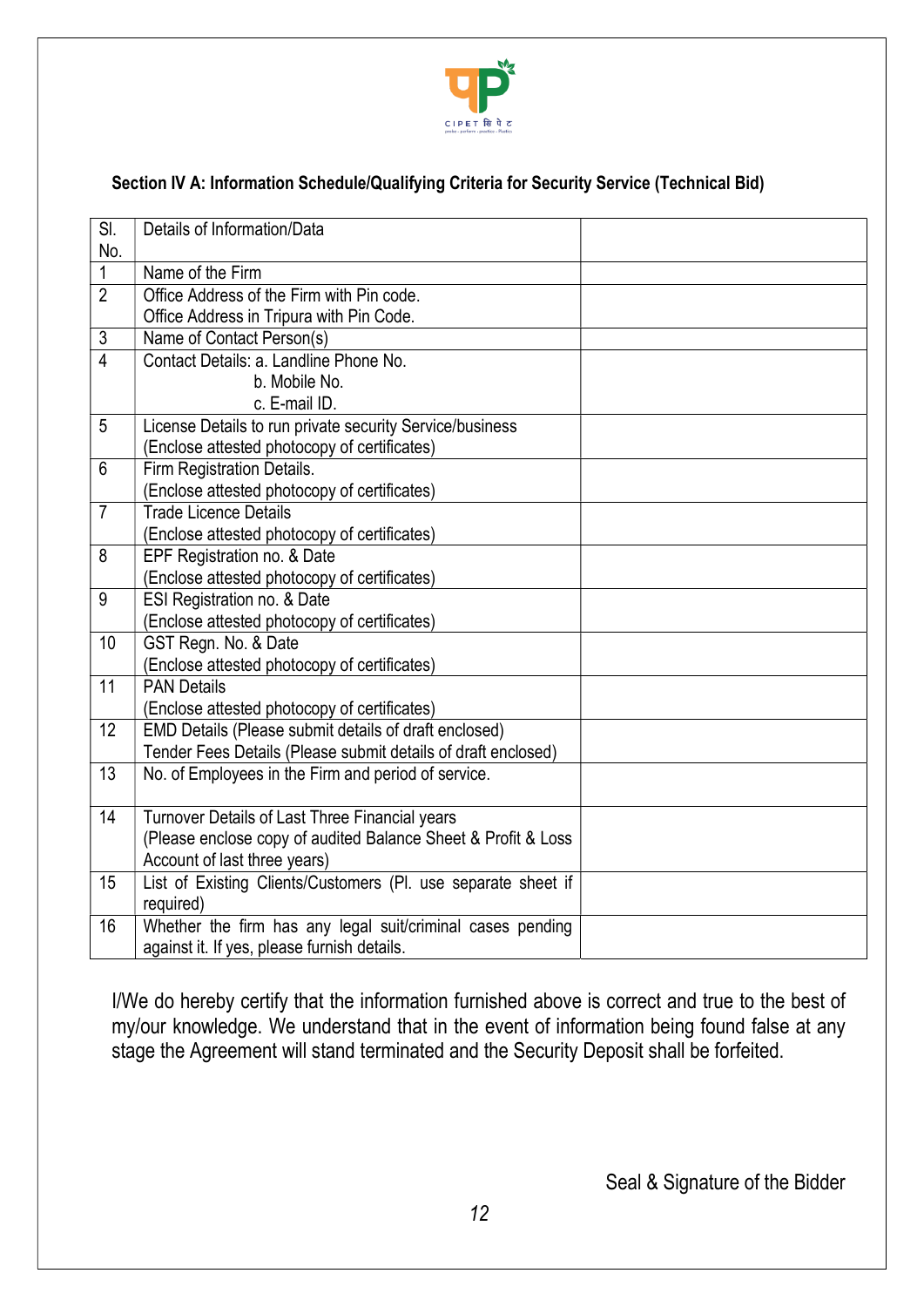

## Section V B: Price Schedule for Security Services/Manpower Services Price Schedule

Please fill rates in appropriate columns in Indian Rupees.

Name of Agency:

Description of work:

### HIRING OF SECURITY SERVICE & MANPOWER FOR CIPET: CSTS Imphal

| Sr. No. | Percentage (%) Service Charge<br>(In Figures) | <b>Percentage (%) Service Charge</b><br>(In Words) |  |
|---------|-----------------------------------------------|----------------------------------------------------|--|
|         |                                               |                                                    |  |

- \* GST will be paid additional as per extent rules of Govt. of India.
- \* In case of discrepancy arising between quoted Service Charge in figures & in words the later shall be considered

#### NOTE:

- 1. GST as per rules will be paid additionally.
- 2. Nothing extra other than specified shall be payable over and above the accepted rates.
- 3. Payment of the manpower will be as per the rules of minimum wages of Government of Manipur and as finalized by CIPET.

4. All levies / taxes / duties, etc. other than GST shall be assumed to be mandatorily included in the service charges.

5. Taxes will be deducted as per rules.

Date: Date: Signature of Bidder(s) / Authorized Person with Stamp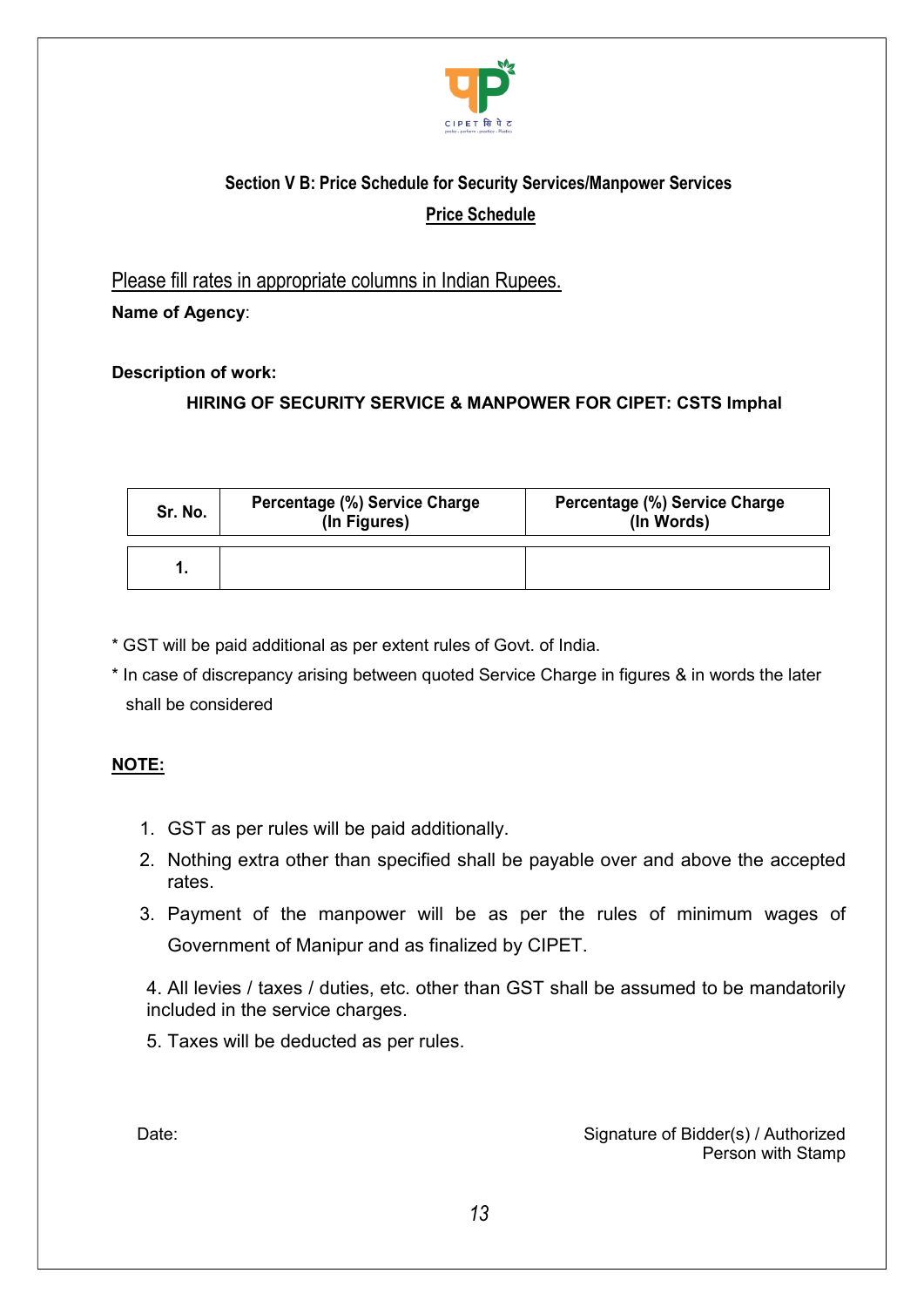

## Section VI: Performance Statement (Manpower/Security Services)

(Shall be submitted by the bidder on official letter head of Agencies Servicing)

| Name & Address of the       | Order No. & Date | Value of Order |    | Period of service       | Remarks, if any.                      |
|-----------------------------|------------------|----------------|----|-------------------------|---------------------------------------|
| Customer (Govt./Semi.Govt.) |                  | (Order wise)   |    |                         |                                       |
|                             |                  |                |    |                         |                                       |
|                             |                  |                |    |                         |                                       |
|                             |                  |                |    |                         |                                       |
|                             |                  |                |    |                         |                                       |
|                             |                  |                |    |                         |                                       |
|                             |                  |                |    |                         |                                       |
|                             |                  |                |    |                         |                                       |
|                             |                  |                |    |                         |                                       |
|                             |                  |                |    |                         |                                       |
|                             |                  |                |    |                         |                                       |
| Date:                       |                  |                |    |                         | Name of the Bidder Name of the Bidder |
| Place:                      |                  |                |    | <b>Business Address</b> |                                       |
|                             |                  |                |    | Seal                    |                                       |
|                             |                  |                | 14 |                         |                                       |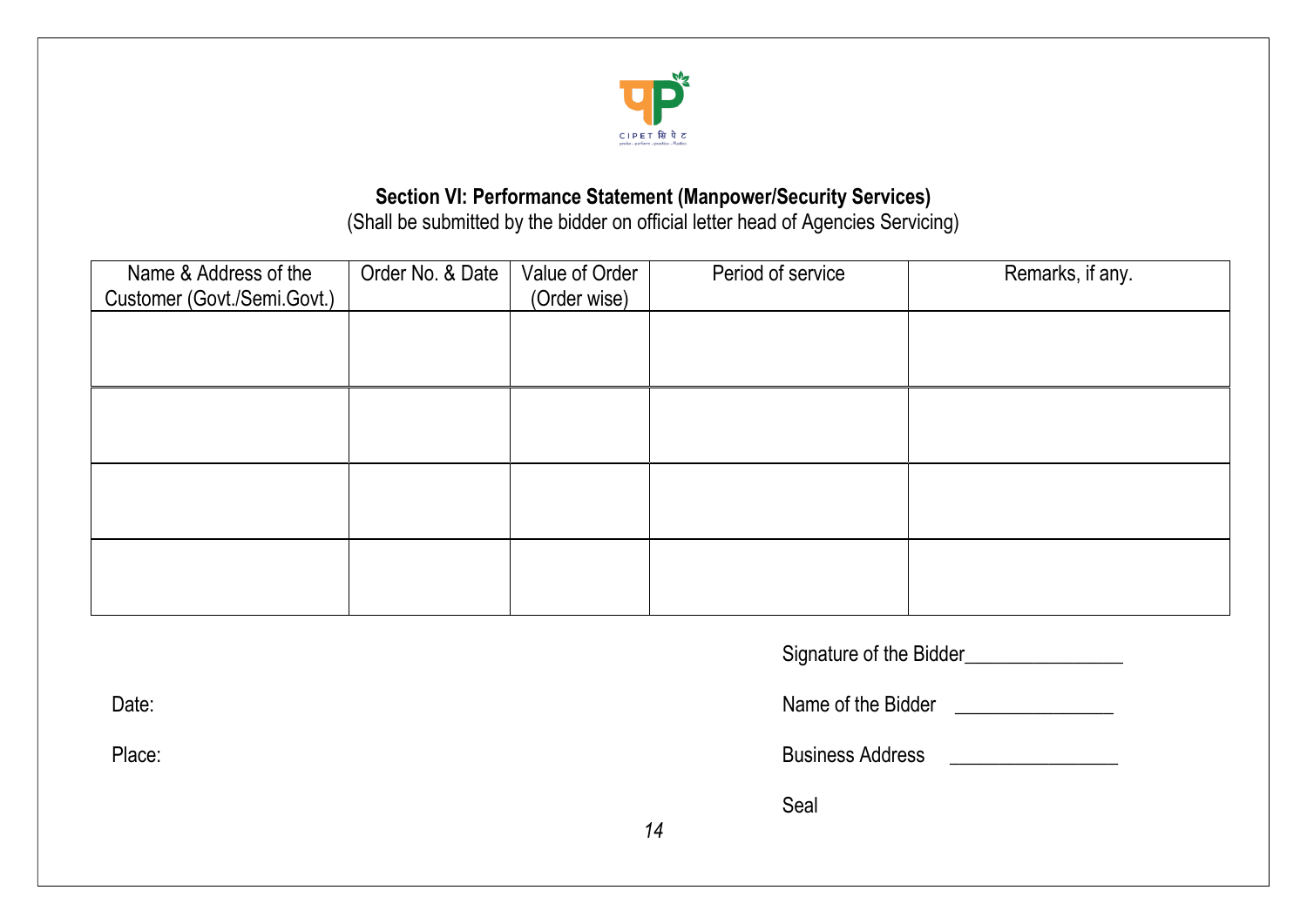

## Section VII: Form of Agreement

## A G R E E M E N T

This AGREEMENT made on ……….. BETWEEN M/S ………………………, a firm of Security Consultants with its head Office at ………………….., represented by ……………… (hereinafter called the "SERVICE PROVIDER") of the one part and C.I.P.E.T. , Ministry of Chemicals and Fertilizers, Government of India having its Head Office at Guindy Chennai(hereinafter called the "INSTITUTE") represented by ……………………………… CIPET:CSTS- Imphal of the other part.

WHEREAS the …………………… (the service provider) has offered their services to watch and safeguard the Institute's property against loss, theft, sabotage and damage etc. AND WHEREAS the INSTITUTE has agreed with the .............................. to engage their services to ensure, protect and safeguard its properties at INSTITUTE'S PREMISES CIPET: CSTS – Imphal, Takyelpat Industrial Estate , Imphal West, Pin-795 001., of the other part, in terms and conditions hereinafter appearing.

NOW THEREFORE THIS AGREMENT WITNESSETH AS FOLLOWS:

- 1. This Agreement shall be in force for ONE YEAR with effect from ……………………….. Further it may be renewed on yearly performance basis on mutual consent of the parties hereto (subject to the condition the total contract period shall not exceed three years).
- 2. The SERVICE PROVIDER hereby declares and affirms that it has obtained the requisite licenses, registrations permits and approvals under applicable laws and legislations and such as is legally entitled and competent to supply round the clock services under this agreement.
- 3. The SERVICE PROVIDER shall maintain attendance register for all security personnel engaged at respective sites as directed by CIPET and based on their attendance prepare the bill for salaries/wages, as per "Minimum Rate of Wages" fixed and shall indicate statutory liabilities e.g. ESI, EPF contributions, etc.( "Wage Bill") and submit the same to CIPET on or before 3<sup>rd</sup> day of every month.
- 4. The Security personnel shall be selected, appointed and posted by the SERVICE PROVIDER at the INSTITUTE'S PREMISES (at CIPET:CSTS Imphal AND AT CIPET : CSTS Imphal) to provide security duty for safe custody of all the INSTITUTE'S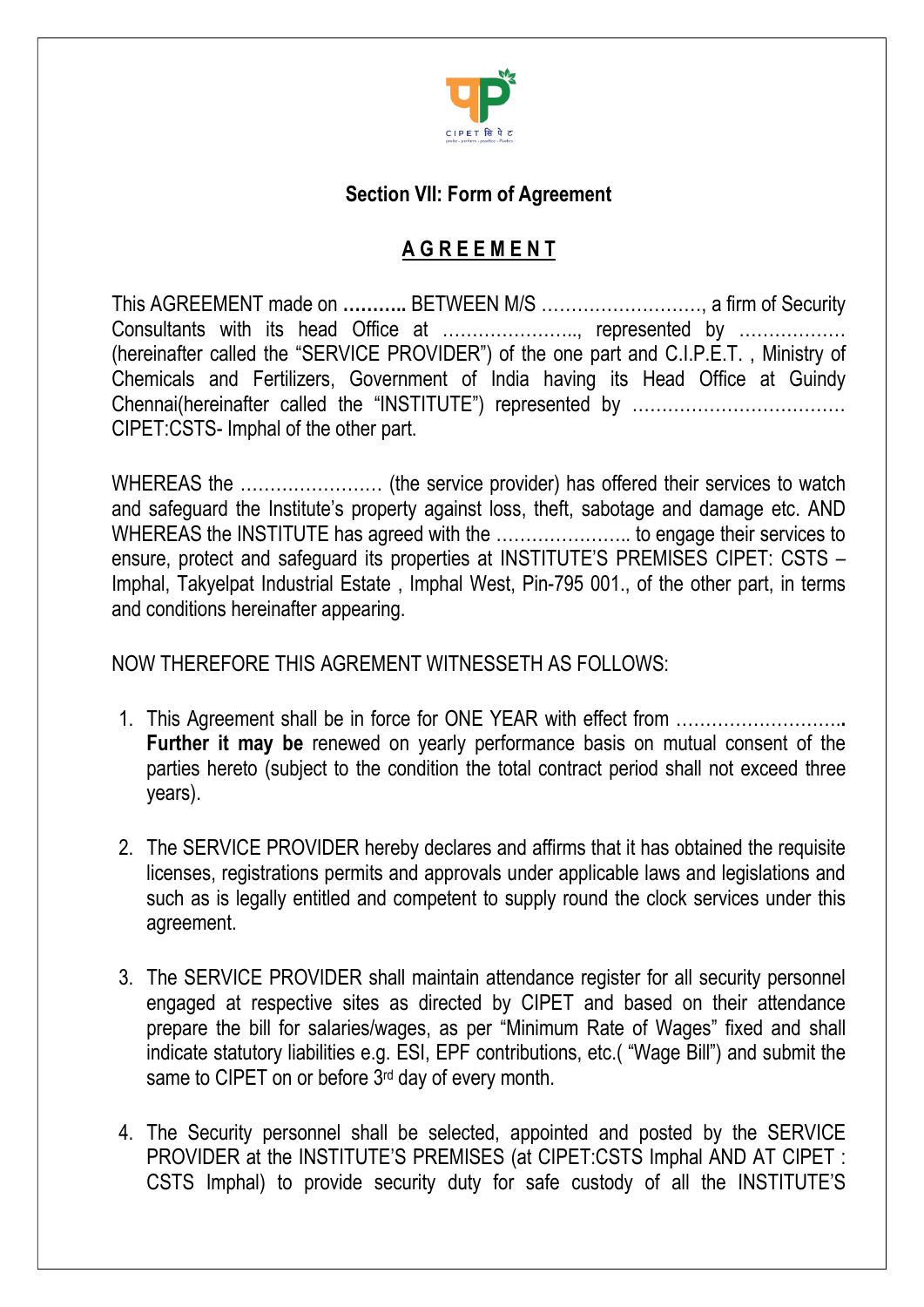

properties movable and immovable as may be situated there and regulate the entry of unauthorized persons inside the premises.

- 5. The personnel appointed by the SERVICE PROVIDER to render security services must be smart, efficient, experienced, physically and mentally fit and diligent. Frequent changes of security guard shall be avoided by the SERVICE PROVIDER and whenever if at all need arises the SERVICE PROVIDER shall take prior approval from the INSTITUTE authority and ensure genuinely of identity, character and other credentials of the incumbent.
- 6. The Security guards appointed by the SERVICE PROVIDER will be detailed and posted to duty w.e.f. ……….2022 by ……..hrs.
- 7. The Security staff provided by the SERVICE PROVIDER shall not join labour union or resort to strike/demonstration or any other agitation of this type.
- 8. The personnel appointed by the SERVICE PROVIDER to render security services will be under the overall control of the …..(Name of the Agency) but they will remain under the direct administrative control of the INSTITUTE. Any person found/deemed to be suspicious or of doubtful character and found guilty of misconduct, indiscipline behavior, of which the INSTITUTE shall be the sole judge, shall be replaced forthwith by the Security Agency without in any way hampering the security work.
- 9. Senior and responsible officers of the SERVICE PROVIDER will undertake regular monthly Visits to the INSTITUTE office to assess the performance of the security personnel and rectify any lapses, if reported, after discussions with the officer In-charge of the INSTITUTE.
- 10. The SERVICE PROVIDER shall be solely liable and responsible for compliance of all his obligations under various Labour and other applicable laws and enactments including contract Labour (Regular and Abolition) Act, 1970. Minimum wages Act. 1948. The payment of wages Act, 1936, Workmen's Compensation Act 1923, Payment of Bonus Act, 1965, Payment of Gratuity Act. 1972, EPF & MP Act,1952, Employees State Insurance Act. 1948, Private Security Agencies (Regulations) Act, 2005 (as and when notified) etc. and shall also be responsible for filling all requisite forms, returns etc. in that behalf with the auditors concerned.
- 11. SERVICE PROVIDER will also ensure that complete personal records including photographs, police verification and unique identification marks are maintained for all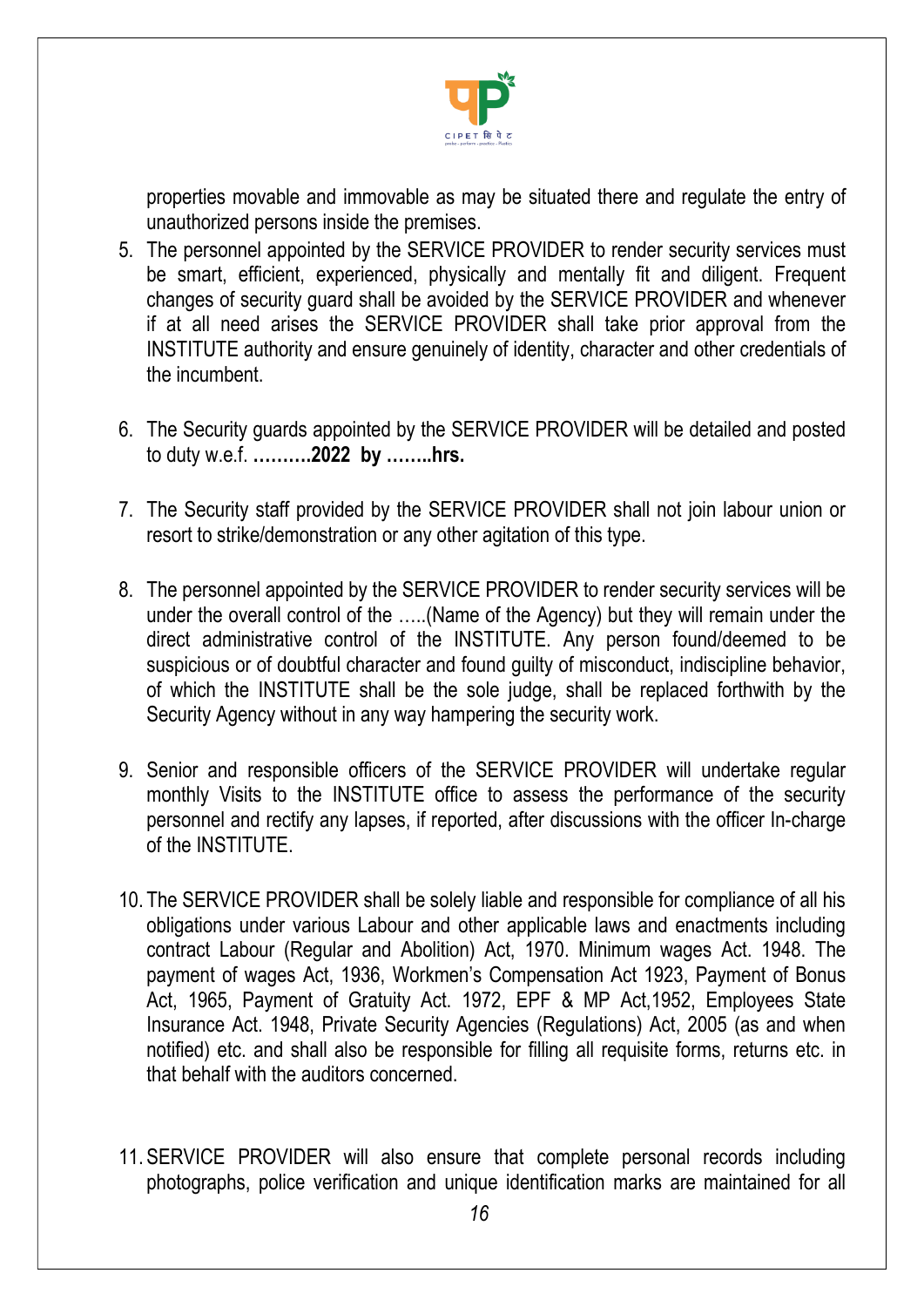

security personnel deployed at the premises of the INSTITUTE and the details are to be provided to INSTITUTE before deploying the guard at INSTITUTE premises.

- 12. That in case any security personnel is absent or unable to attend work at the premises of the INSTITUTE, the SERVICE PROVIDER shall forthwith provide some substitute security personnel till the actual security personnel resumes work.
- 13. That the SERVICE PROVIDER unconditionally and irrevocable agrees to produce the payment register, EPF challans and ESI challans as well as yearly, half yearly returns relating to PF, ESI and applicable laws for inspection by INSTITUTE for verification of the payments made to the security personnel as per provisions of various labour enactments and to satisfy the INSTITUTE with respect to the compliance of all other applicable laws and rules and regulations. The SERVICE PROVIDER shall also provide to the INSTITUTE a copy of half yearly return in Form No. XXIV submitted to the labour office, within the prescribed date .
- 14. That the SERVICE PROVIDER shall observe and discharge all his legal obligations in respect of the security personnel to be employed /deployed by him for providing security services pursuant to this Agreement. The service e provider shall be liable to comply with all the rules and regulations framed by the appropriate government, authorities, judicial or quasi judicial bodies from time to time for the protection of safety & health of security personnel supplied by him pursuant to this agreement.
- 15. In case of any theft, misshapen, robbery, Vandalism within the INSTITUTE premises, the concerned security personnel will be subjected to police interrogation and police report will have to be followed.
- 16. In case of any loss/damage caused by the security personnel engaged pursuant to this agreement, the actual cost of the damage, without prejudice to the INSTITUTE's right to recover such cost/damages under contract and law, shall be recovered directly from the SERVICE PROVIDER's bill. In case the Bill amount falls lesser than the amount to be recovered, the SERVICE PROVIDER shall pay balance amount to INSTITUTE immediately on demand.
- 17. An amount equivalent to @ 2.5% of the total monthly payable bill value shall be deducted as Security Deposit from the bill submitted by the Agency/Firm every month and the Security Deposit amount shall be interest free deposit with CIPET. In case of any default on the part of the Security Service Provider, the penalty shall be recovered from the security deposit lying with CIPET. The amount of Security Deposit is refundable on request within 30 days of expiry of the validity of the agreement by A/c payee cheque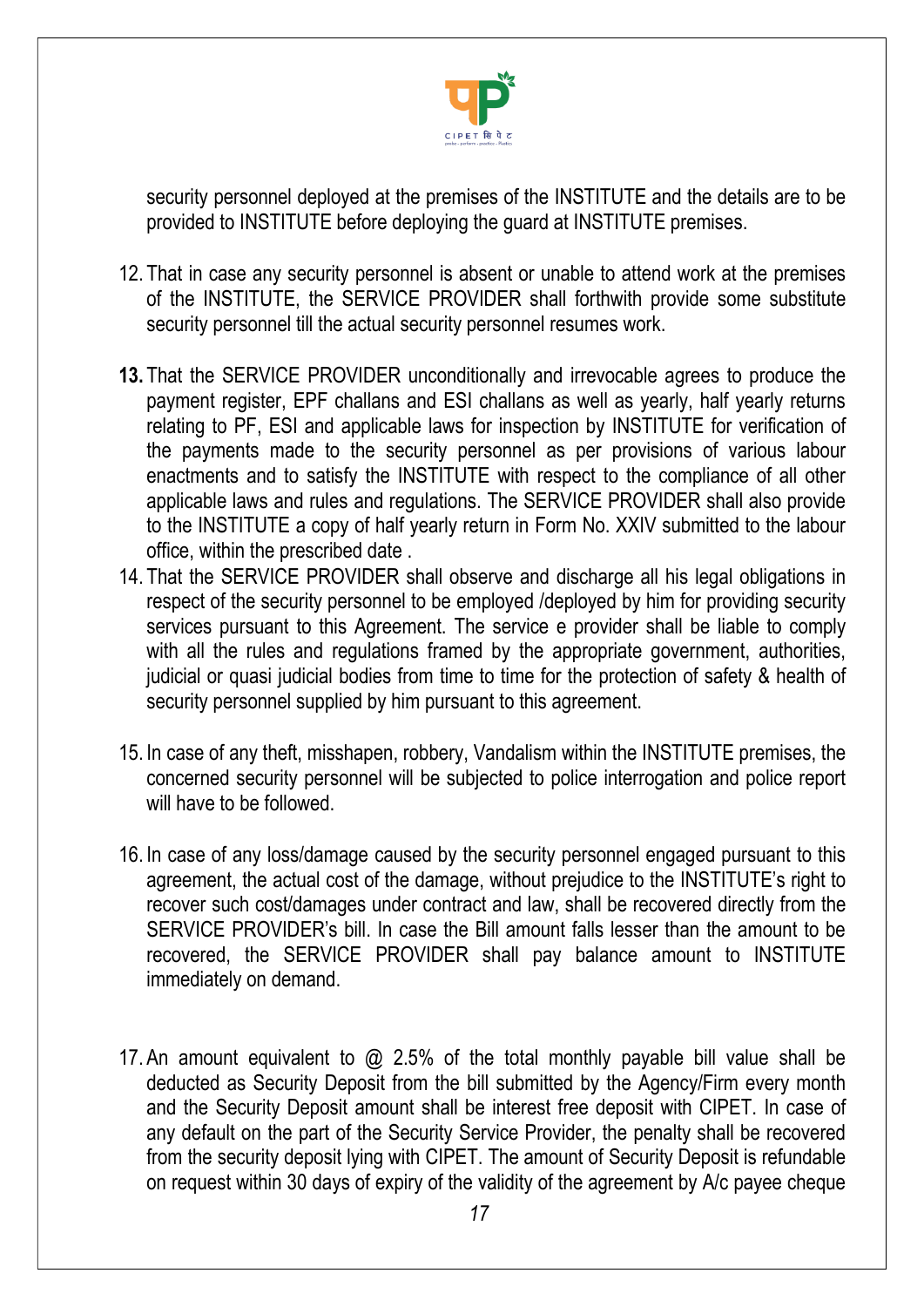

drawn in favour of the Firm/Agency payable at par. However, the Security Deposit shall be subject to TDS and/or other statutory deductions.

- 18. The SERVICE PROVIDER unconditionally and irrevocably agrees that it shall be sole responsible for all acts and/or omissions on the part of the security personnel supplied by him under this Agreement. Any compensation to be paid to any person for any damage caused by such acts and/or omissions on the part of such security personnel shall be solely borne by the service provider.
- 19. That the SERVICE PROVIDER unconditionally agrees and assures that if he fails to deposit 'Employees Provident Fund' and 'ESI' contributions or any other applicable statutory dues on the due date or within such period as extended by the statutory authorities , then without prejudice to INSTITUTE's right to terminate this agreement and to recover the damages under contract and law, the recovery of due contribution as well as penalty as applicable will be deducted from his bills by the INSTITUTE and the SERVICE PROVIDER hereby agrees not to raise any objections to the aforesaid action of the INSTITUTE.
- 20. The SERVICE PROVIDER unconditionally and irrevocably agrees that if any of the security personnel supplied by it under this agreement suffers any injury or accident, of whatsoever nature; the SERVICE PROVIDER will be solely responsible for payment of compensation of damages, if any, to such security personnel. He shall also be responsible to file Accident Report in Form 16 with the concerned ESIC office and under any other applicable laws within the prescribed time limit and submit copy thereof to the INSTITUTE.
- 21. The SERVICE PROVIDER hereby undertakes to keep the INSTITUTE indemnified against all disputes, claims or actions raised by his security personnel supplied under this agreement or by any statutory authority or third party in connection with his obligations under this agreement. The service provider further undertakes to keep the INSTITUTE indemnified and harmless from and against any claims, demands actions proceedings etc. of any nature whatsoever that may be instituted as a result of any breach on the part of the Service Provider of any applicable law, rule or regulations with respect to his security personnel or otherwise.
- 22. Notwithstanding anything contained herein, INSTITUTE may terminate this Agreement forthwith in any of the following circumstances and forfeit the Security Deposit of the Security Service Provider, if required.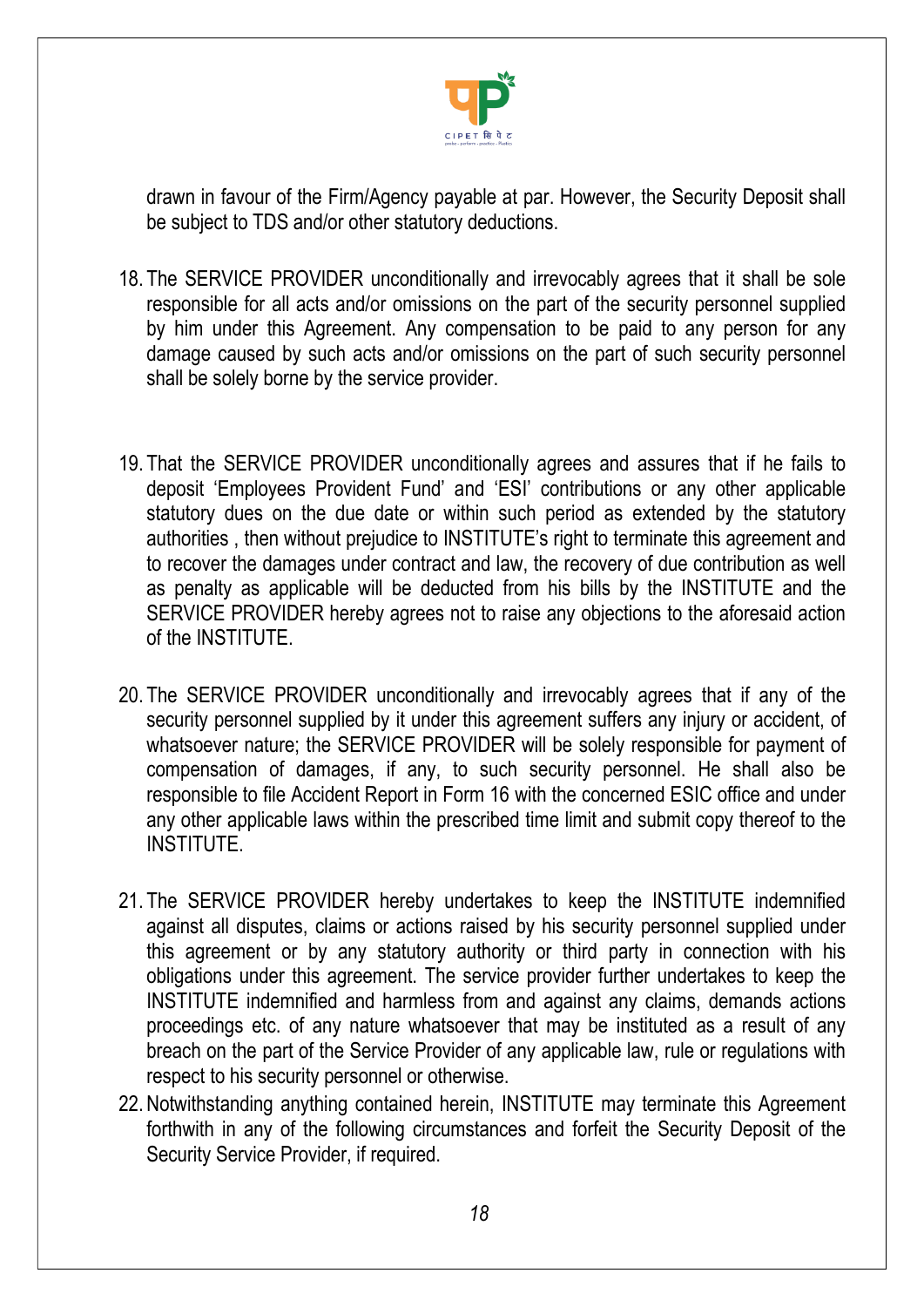

- a. If the SERVICE PROVIDER commits a breach of any term or covenant of this Agreement, or fails to perform or observe any material agreement term or covenant under this agreement and
- b. Any representative or warranty made by service provider hereunder proves to be wrong, incorrect or inaccurate in any material respect.
- c. If the service provider is guilty of any conduct which in the opinion of the INSTITUTE is prejudicial to its interest.
- 23. It is further clarified and understood between the Parties that this agreement shall not create any relationship of Employer and Employee between the INSTITUTE and the security personnel engaged by the INSTITUTE under this agreement and the service provider for all purposes shall be deemed to be the employer of the security personnel supplied under this agreement.
- 24. The SERVICE PROVIDER shall also have to ensure that there is no theft of movable of immovable property at the premises of the INSTITUTE where the security personnel have been deployed pursuant to this agreement. In case any such theft occurs, the responsibility for the same shall solely rest with the service provider and the service provider shall have to make good the losses caused to INSTITUTE on account of such theft. For this purpose, the service provider shall keep strict vigil with a view to preventing entry of unscrupulous elements into the INSTITUTE's premises.
- 25. In case of accident or any other mishappening in the INSTITUTE premises or assets lying thereon, the service provider shall be under an obligation to immediately inform the INSTITUTE of such mishappening and shall promptly lodge FIR with the local police. The service provider shall also provide a copy of the FIR to the INSTITUTE at its Office.
- 26. SERVICE PROVIDER agrees to pay the compensation for any loss/theft of property of the INSTITUTE due to the Security lapses.
- 27. … (Figure) (in Words) no. Security In-charge & … (Figure) (….in Words) no. Security Guards will be engaged at INSTITUTE's premises at CIPET CSTS-Imphal. The guards shall be on duty round the clock each performing 08 hrs duty per shift per day. The SERVICE PROVIDER shall make the duty roster in consultation with INSTITUTE in such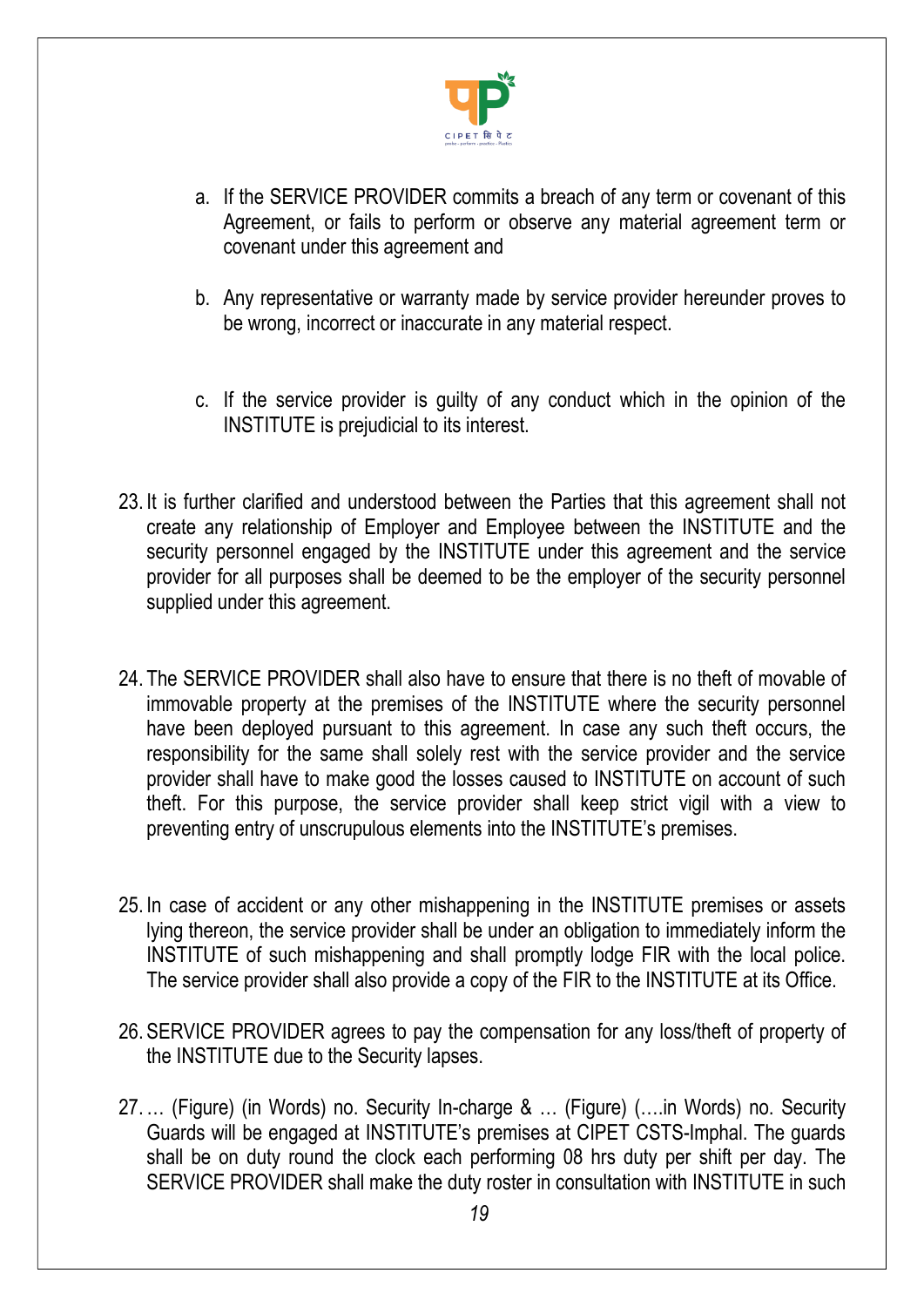

a way that at least 05 (five) nos. of guards are deployed in each night shift at INSTITUTE's premises at CIPET: CSTS-Imphal. Security supervisors are to supervise the overall duties of the guards & implement orders of the management.

- 28. SERVICE PROVIDER will ensure that the Security Guards deployed at Institute are member of EPF/ESI and will provide details of EPF/ESI deductions to the Institute periodically. Submission of necessary documentary proof of payment by the Service provider viz., monthly ESI/EPF challans copy along with a list of security personnel in whose case the ESI/EPF has been deposited.
- 29. Bills will be raised by the SERVICE PROVIDER at the end of every month and the payment to be made by the INSTITUTE through Account Payee cheque in favour of the SERVICE PROVIDER payable at any schedule bank of Agartala preferably by the 1st week of the following month.
- 30. All the Security Guards/ Security supervisor deployed by SERVICE PROVIDER should be properly dressed, adequately trained, honest, and sincere and should have basic communication skill for attending phone calls, visitors etc.
- 31. Security Guards on duty shall remain on full alert all the time. Napping/sleeping during duty hours by them shall be seriously dealt. If anybody found negligent in their duty, SERVICE PROVIDER will take immediate action to the satisfaction of the Institute.
- 32. Institute may utilize the services of the Security Guards for other works as and when required.
- 33. The service provider shall not assign any burden or benefit of this agreement to any other agent or agency without the prior written consent of the Institute.
- 34. Institute reserves the right to terminate the services of security services provided by SERVICE PROVIDER at any time without assigning any reason thereof. However, SERVICE PROVIDER can withdraw his services by giving three (03) months notice.
- 35. It is agreed that on termination of this Agreement the service provider shall immediately cause to remove the security personnel deployed at the Institute under this Agreement.
- 36. Any notice, correspondence or request requited hereunder from one party to the other shall be made by letter, telex or facsimile in English. All such notices or requests shall be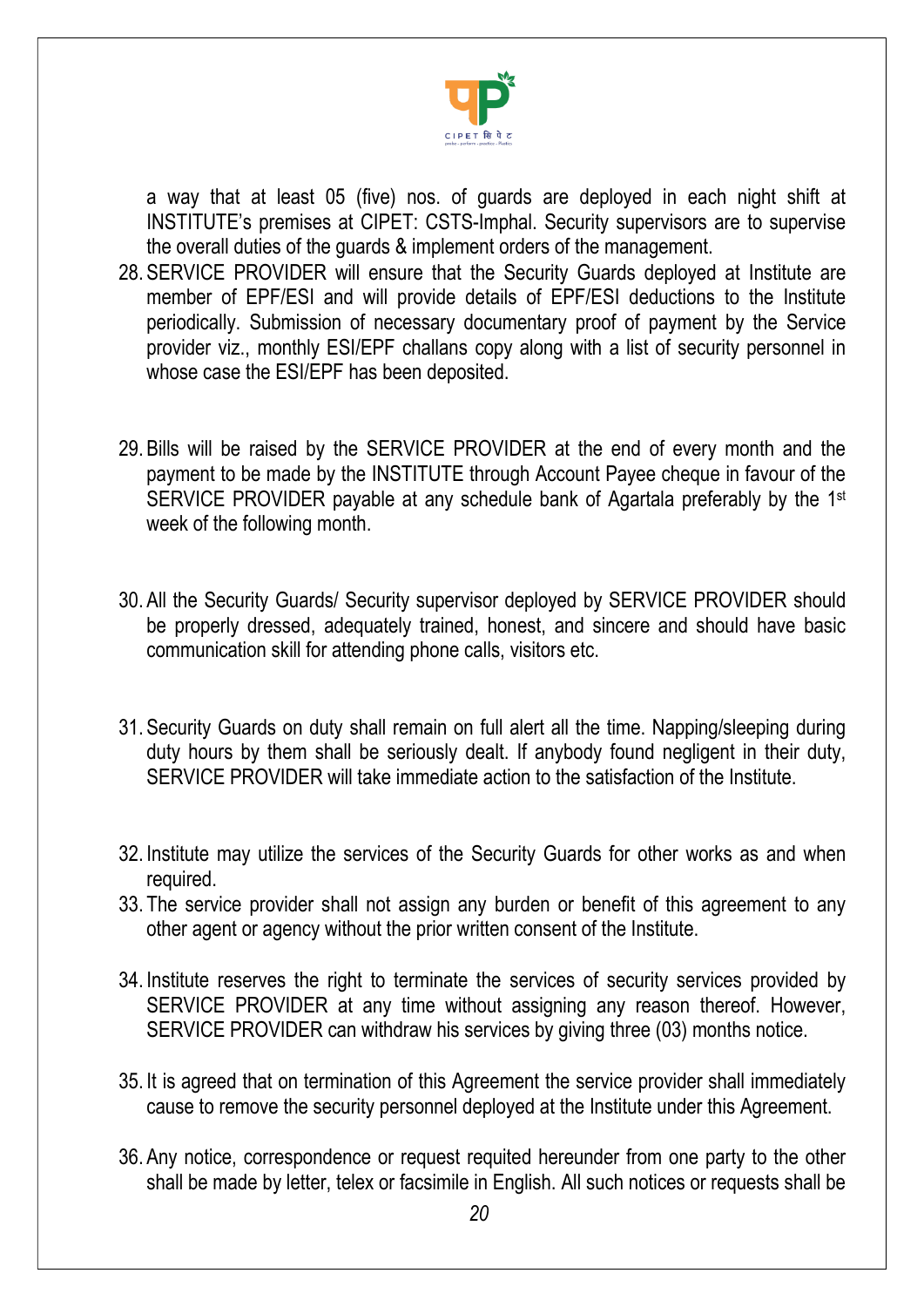

delivered or addressed to the party to receive the same at the address indicated below or to such other party shall have communicated to the other party.

IN WITNESS THEREOF the parties hereto have executed these presents, with their free volition and full understanding of the terms and conditions herein, the day and year first above written

| For and on Behalf of Institute         | For and on Behalf of Service Provider |
|----------------------------------------|---------------------------------------|
| Shri                                   |                                       |
| CIPET:CSTS-IMPHAL                      |                                       |
| SIGNED AND DELIVERED FOR on            | SIGNED AND DELIVERED FOR on           |
| behalf of CIPET: CSTS-IMPHAL           |                                       |
| Takyelpat, Industrial Estate - 795 001 |                                       |
| Witnesses :-                           | Witnesses :-                          |
|                                        |                                       |
| 1. Signature                           | 1. Signature                          |
| Name                                   | Name                                  |
|                                        |                                       |
|                                        | 2. Signature                          |
| Name                                   | Name                                  |
|                                        |                                       |